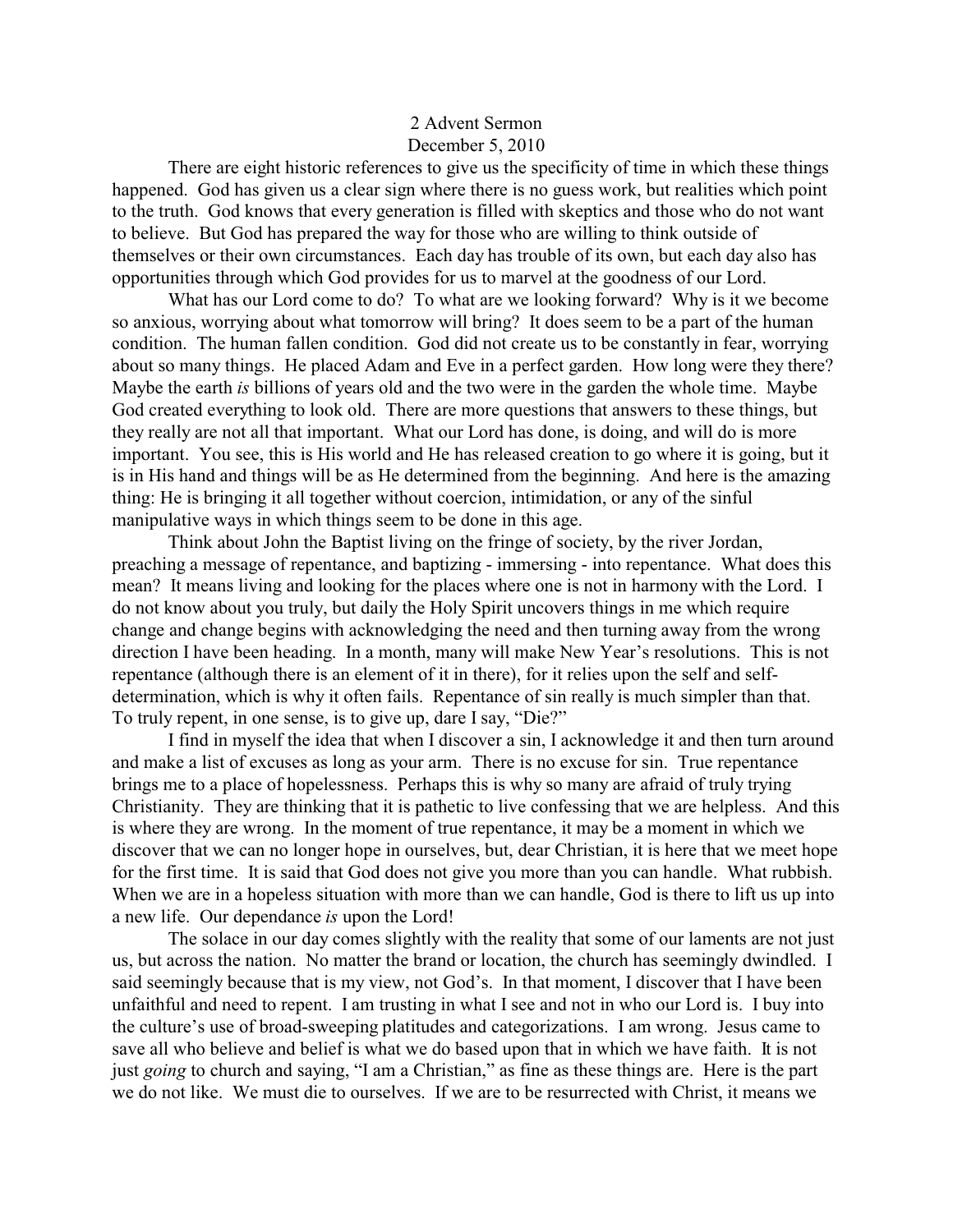must die. I am sorry to have to go into this, but I must. To die to sin, death, and the devil is not just a platitude, but a reality. It is to see those places the Holy Spirit shows us where we need to give up and hand the whole thing over. It is in this place that we discover – some for the first time – that God means this as serious business and our Lord will not just do an extreme makeover, but actually conform us to the image of Christ. He levels the playing field for all of us. "Make His paths straight." They are narrow and straight. They are one person wide, for each of us has an eternal destiny, being saved individually. Those who believe are promised eternal life as it is meant to be and will be lived.

You see, as the Lord declared through the words of the prophet Malachai, the Lord will refine us like silver. And how is silver refined? It is melted and the dross scraped off. When is it pure? When a perfect reflection of the refiner is seen in the liquid silver. Do you now see that when we reflect the image of Christ we are pure? This is not a suggestion, but salvation itself, that we become like Christ. As the Apostle John wrote in his Epistle, "We shall be like Christ." But who likes the idea of being refined? I do not, but it is reality. Daily, I am refined through the journey which begins with repentance. To not be refined is to increase with impurities until there is nothing but dirt and grime. Purity or filth, this is the contrast. There is not, nor can there be a middle ground.

Therefore, let us begin again and see that the knowledge of salvation comes through the forgiveness of sin, and sanctification comes through the refining fire of this age in which our Savior will purify us to be holy even as He is holy.

In Salvation, we are rescued from our enemies. And who are our enemies? Sin, death, and the devil, for we do not fight against flesh and blood, but against the principalities and forces of darkness in this age. Having been rescued from the fear, anxiety, and hopelessness of this age, we are free to serve the Lord without fear. I do fear getting it wrong, but the Lord reminds you and me that He died for the forgiveness of your and my sin. Not an excuse, but redemption. This is a part of the refining process. So, we walk being forgiven to serve the Lord each day in whatever He gives us to do. God's mercy is tender. He is not harsh, as is this world, but tender and compassionate, slow to anger, and abounding in steadfast love. Please repent and be rid of the notion that God is seeking the chance to condemn and destroy you. That is the devil. That is what he does. He kills, steals, and destroys. Look around and you will see much devilishness at work. But you are free to serve the Lord without the fear that is rampant in this world. Look, Covid may kill this body, but the Lord will resurrect me on the last day. It does not mean that I live frivolously, nor fatalistically, but that I trust the Lord over all the fear mongers that have their own reasons for why they do what they do. And I respect those who are living in fear with the hope that I can impart to them the hope of Christ so that they may no longer live in the fear of this age.

Look around. We are mostly older folk. So many say, "The church is dying and we need young people to revive the church". That is talk of hopelessness with what we understand and see. Thus saith the Lord, "Heaven and earth shall pass away, but my word abides forever." Things are never as they seem. We have lived through an age of bounty, plenty, and great abundance. We are living in a time of increasing uncertainty. The Lord still sits on His throne, having overcome all adversity. But now is the time of bringing all things into subjection. It begins with you and me. Will we live lives of repentance, give up, and let the Lord be Lord in our life? Do you see the light shining? I do. The Lord has marvelously poised us to be a beacon of light in our community. I do not worry about the seeming dry fields and withering crop that